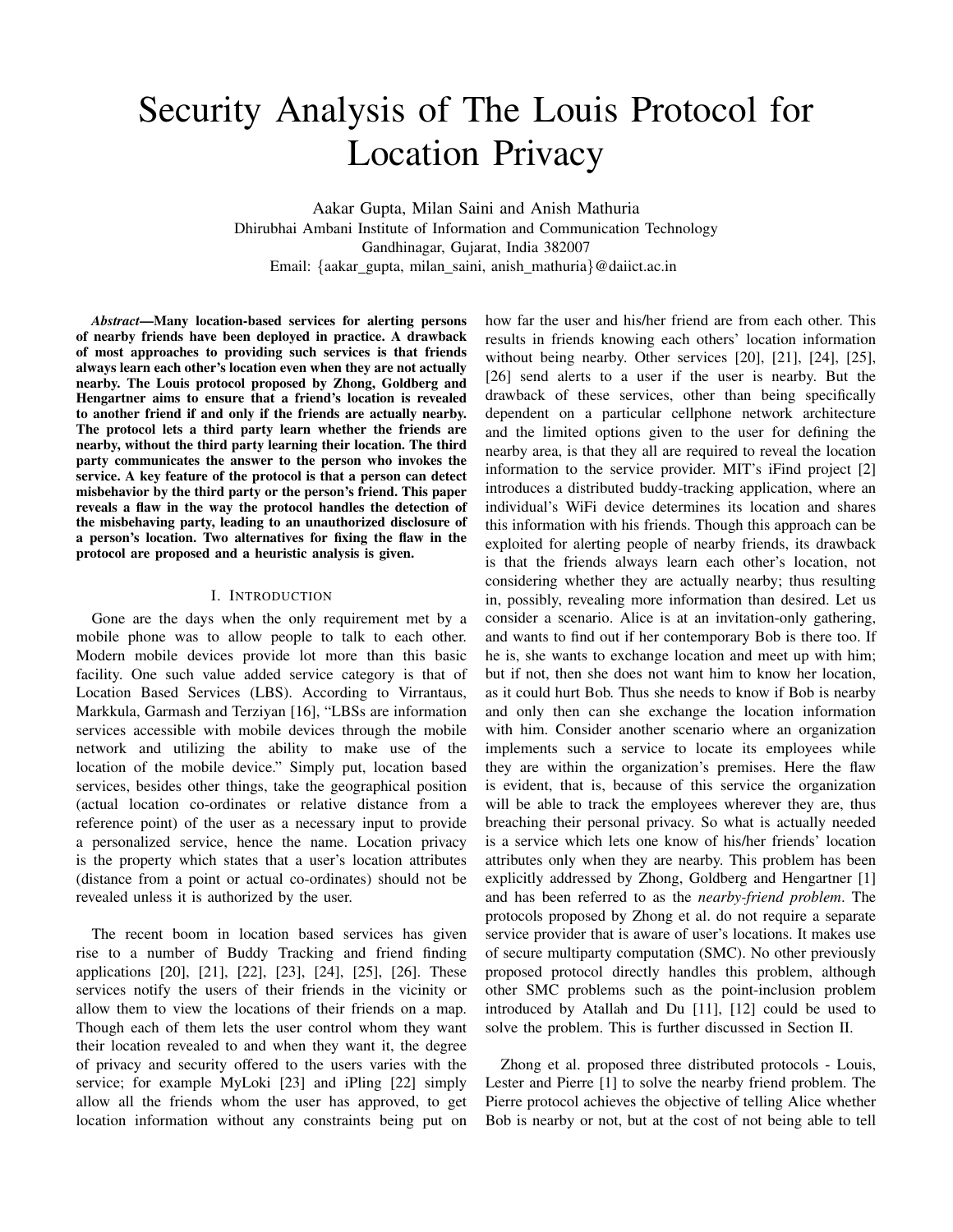the user the precise distance to a nearby friend. The Lester protocol tells the precise distance, but has the drawback that a user might be able to learn a friend's location even if the friend is in an area that is no longer considered nearby by the friend. In the Louis protocol, which requires a semi-trusted third party, it is claimed that after the protocol has been run, the two involved parties (principals in the protocol) share their location co-ordinates *if and only if they are actually nearby*. (We will refer to this goal of the protocol as the *only nearby friend* clause in the rest of this paper.) We show that the Louis protocol is unsuccessful in maintaining the nearby friend condition, in some of the cases when a party tries to cheat.

The rest of this paper is organized as follows. In Section II, we describe the related work that has been done in this field. The Louis protocol is then described in Section III. In Section IV, we present a security analysis of the protocol highlighting its flaw. In Section V and VI, we describe proposed solutions intended to overcome the discovered flaw in the protocol along with their security analysis. And finally we conclude the paper by describing possible directions for future work.

## II. RELATED WORK

Location cloaking is the approach where the location of a device is hidden (by the device or a third party) before sending it to the service provider of the location based service. It is a popular approach for providing location privacy [4], [5], [6], [7]. Location cloaking is studied by Cheng, Zhang, Bertino and Prabhakar [4] for a service that alerts people of nearby friends. The service provider of LBS knows only that the user (who is requesting the service), is within a particular region, but not the exact location. The quality of the answer received by the user from the service is dependent on the privacy information, the user is willing to trade-off. A drawback of this approach, as has also been pointed out by Zhong et. al. [1] is that the service provider learns some location information. The Louis protocol does not need such a third party, that is, it does not require the active involvement of the service provider. (In the Louis protocol, the third party does not learn any location information.) Furthermore, there is no trade-off between the quality of the answer and the privacy information revealed.

Instead of revealing location attributes to a service provider, the nearby-friend problem uses secure multiparty computation (SMC), where multiple parties jointly compute the output of a function without learning each other's inputs. Many SMC protocols which calculate distance between two nodes, without revealing the individual location co-ordinates to each other have been proposed [8], [9], [10]. But these are not suitable for the nearby friend problem, as they reveal the distance between the nodes to the involved parties, which is a location attribute that has to be kept private in the nearby friend application, until the nodes are proved nearby.

Atallah and Du identified the point-inclusion problem in 2001 as an SMC problem [11], [12]. Bob has a private point and Alice has a private polygon, and they want to find out whether the point is inside the polygon or not. Bob does not want Alice or anyone else to know any information about the point, and likewise, Alice does not want Bob or anyone to know any information about the polygon. The point-inclusion problem directly addresses the requirements of the nearby friend problem, and can be exploited for letting Alice know whether Bob is nearby. Du et al. propose a protocol for this in [12], which lets both Alice and Bob learn whether Bob's point is in Alice's polygon. As has been pointed out by Zhong et al. [1], the resource usage and the number of steps required for this protocol is very high. The Louis protocol, which needs a semi-trusted third party, lets Alice know in four communication steps whether Bob is nearby and requires one additional step to inform Bob of this result.

Køien and Oleshchuk [15] also propose a secure two-party protocol for the point-inclusion problem. However, as pointed by Zhong et al. [1] the protocol has a flaw: Alice can learn Bob's location by choosing a degenerate polygon. For example, if there are only two different edges in the polygon and all the other edges are identical to one of them, Alice will usually be able to solve a system of linear equations to determine Bob's location. Bob cannot detect degenerate polygons, assuming the underlying encryption scheme is semantically secure, so this protocol is not adequate for solving the nearby-friend problem. Thomas [17] considers the point inclusion problem in a star-shaped domain and a more general polygonal domain (can have several disconnected nested components). But, it is susceptible to a similar attack as that on Køien and Oleshchuk.

Li and Dai [9] studied the point-inclusion problem for circular domain. However, their solution is not secure in the sense that each party gets additional information regarding the location of the other party's object, that is, distance. Moreover, their solution is highly inefficient. A more efficient protocol for point-inclusion, which uses homomorphic encryption [12], [13], [19], [14] in a circular domain was proposed by Luo, Huang and Zhong [10]. This protocol is the closest in methodology to the Louis protocol, but the problem with this protocol is that the output is revealed to only one of the parties, the other party has to trust the knowledgeable one for the output. In the Louis protocol, after Alice learns that Bob is nearby she can prove this to Bob.

## III. THE LOUIS PROTOCOL

The Louis protocol involves three principals: Alice (the initiator), Bob (the responder) and Trent (the semi-trusted third party). As shown in Fig. 1, Alice exchanges messages with Trent and Bob. Bob and Trent do not exchange messages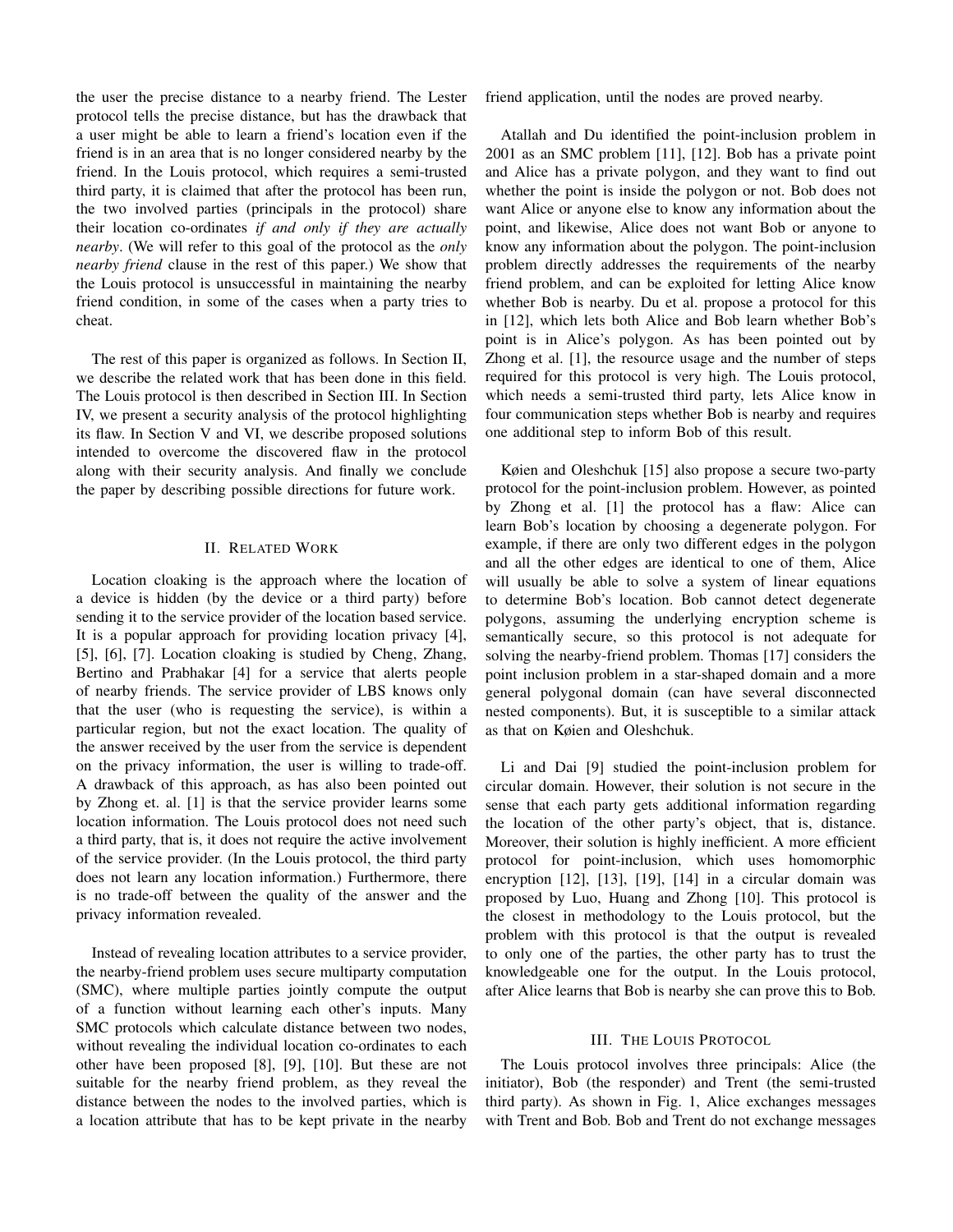

Fig. 1. Setup of the Louis Protocol

with each other. Therefore Trent never learns about Bob's identity. Trent learns whether two friends are nearby, without learning their location attributes and is hence, termed as semi-trusted. The protocol is designed to operate even when each party acts maliciously, although it does not handle collusion among the parties.

Alice and Bob are friends who want to find out whether they are nearby. It is assumed that location of a principal can be mapped to two-dimensional co-ordinates and Alice and Bob understand this mapping. Alice considers Bob to be nearby if he is within a circle of radius  $r$  (decided by Alice, during the protocol run) centered around Alice. This value of r must not be revealed to Trent. Two secure communication channels (as shown in Fig. 1) are setup before the protocol begins (one between Alice and Bob and the other one between Alice and Trent). Each channel provides confidential and authenticated communication between the two communicating principals.

#### *A. Notations*

- $(x, y)$  denotes Alice's cartesian location co-ordinates and  $(u, v)$  denotes Bob's co-ordinates.
- $r$  is the radius of the circle centered around Alice.
- $D$  is the distance between Alice and Bob,  $D =$  $\sqrt{(x-u)^2+(y-v)^2}$ .
- $\bullet$  d is the difference of squares of distance and radius, that is,  $d = D^2 - r^2 = (x - u)^2 + (y - v)^2 - r^2$ .
- $\varepsilon_A(\cdot)$  denotes the Paillier encryption using Alice's public key.
- $\varepsilon_T(\cdot)$  denotes non-homomorphic encryption using Trent's public key.
- $H(\cdot)$  is a cryptographic hash function.
- $sig_X(m)$  is a non-message recovering signature on message  $m$  by principal  $X$ .
- $k$  is a random value chosen by Bob.
- $s_X$  is a random salt chosen by principal X.

### *B. Paillier cryptosystem*

The Paillier cryptosystem [3] is an encryption technique where one can perform a specific algebraic operation on the plaintext by performing an (possibly different) algebraic operation on the ciphertext. If the algebraic operation being performed on the plaintexts is addition, then the technique is called additive homomorphic encryption. In other words, given  $\varepsilon(m_1)$  and  $\varepsilon(m_2)$ , one can efficiently compute  $\varepsilon(m_1 + m_2)$ . In Louis protocol this technique enables one of the principals to perform a computation without actually knowing the values.

Alice selects random primes  $p$  and  $q$  and computes  $n = pq$ . Plaintext messages are elements of  $Z_n$  and ciphertexts are elements of  $Z_{n^2}$ . Alice picks up a random  $g \in Z_{n^2}^*$  such that  $\mu = (L(g^{\lambda} \mod n^2))^{-1} \mod n$  exists, where  $\lambda = lcm(p-1, q-1)$  and  $L(x) = (x - 1)/n$ . Alice then uses  $(n, g)$  as her public key and  $(\lambda, \mu)$  as her private key.

*1) Encryption:* In order to encrypt a message m, Bob, computes the ciphertext  $E(m) = c = \varepsilon(m) = g^m \cdot \gamma^n \mod n^2$ , where  $\gamma \in Z_n^*$  is a random number.

*2) Decryption:* In order to decrypt the encrypted message, Alice computes  $D(c) = (L(c^{\lambda} \mod n^2)) \cdot \mu \mod n$ , which reveals  $m$  to her. Given two ciphertexts,  $\varepsilon(m_1) = g^{m_1} \cdot \gamma_1^n \mod n^2$  and  $\varepsilon(m_2) = g^{m_2} \cdot \gamma_2^n \mod n^2$ one can efficiently compute  $\varepsilon(m_1 + m_2)$  $\varepsilon(m_1) \cdot \varepsilon(m_2) \mod n^2 = g^{m_1+m_2} \cdot (\gamma_1 \gamma_2)^n \mod n^2.$ 

### *C. Protocol Steps*

The Louis protocol consists of two phases of which the second one is optional. The first phase lets Alice determine whether Bob is nearby. (Recall that Alice considers Bob nearby if  $d < 0$ .) If this is the case, the (optional) second phase lets Alice and Bob learn each other's locations. On the other hand, if Alice detects misbehaviour, she can also use the second phase to detect the cheater. A detailed description is as follows.

*1) First Phase:* In order to initiate the protocol, Alice determines her location co-ordinates  $(x, y)$ , a desired radius  $r$ , and chooses a random salt  $s_A$ . She then sends these values to Bob in the following message.

1. 
$$
A \rightarrow B : \varepsilon_A(x^2 + y^2), \varepsilon_A(2x), \varepsilon_A(2y), r, H(x, y, s_A)
$$

The aim is to let Bob compute the encrypted value of  $d+k$ without the knowledge of Alice's co-ordinates,  $(x, y)$ . This is one of the instances where the Paillier cryptosystem has been efficiently utilized. The hash value acts as a commitment of  $(x, y)$ .

Bob checks the value of  $r$ . If he thinks  $r$  is too large, he aborts the protocol. Otherwise, he determines his location co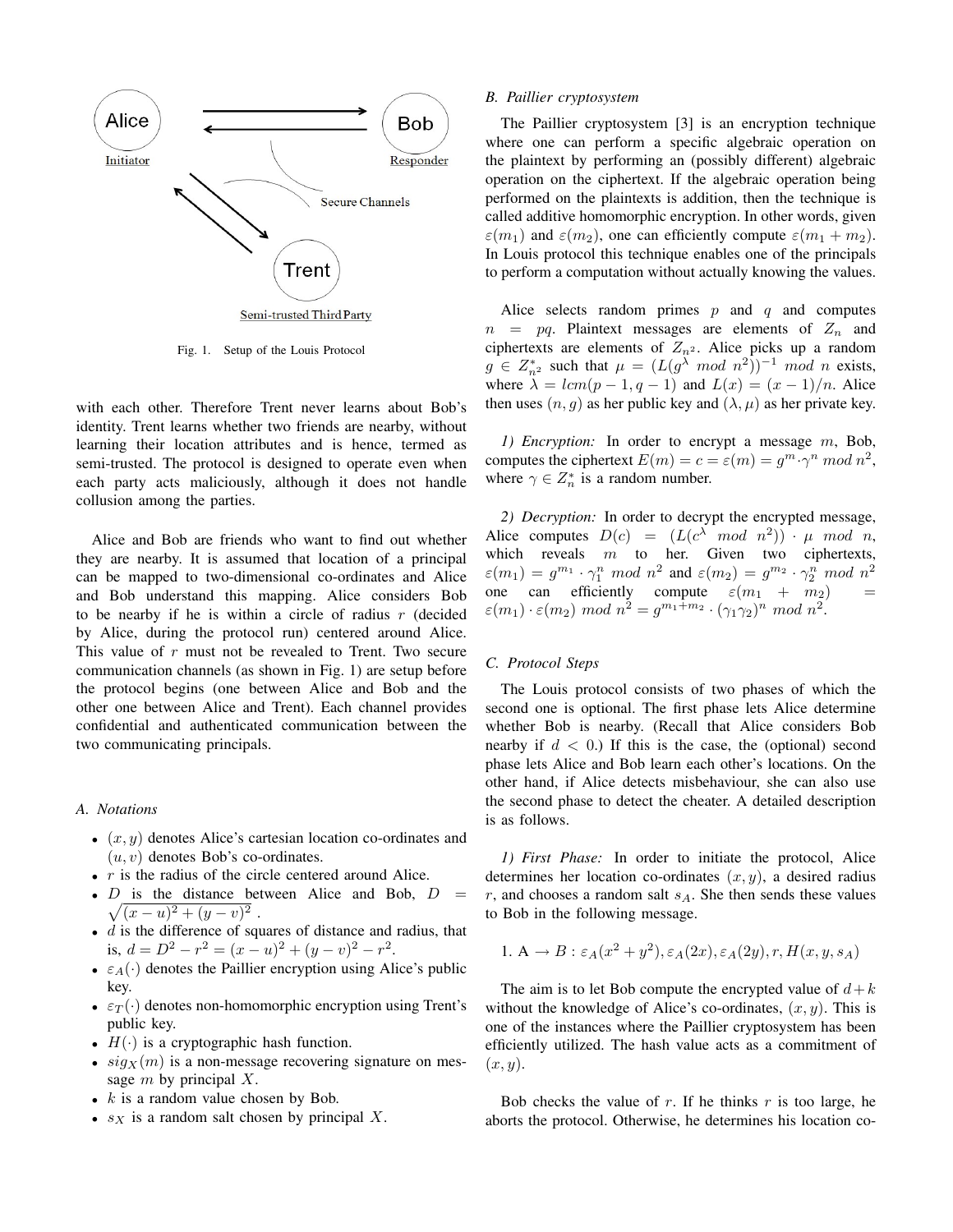ordinates  $(u, v)$ , selects a random value k and computes:

$$
\varepsilon_A(d+k) = \frac{\varepsilon_A(x^2+y^2) \cdot \varepsilon_A(u^2+v^2) \cdot \varepsilon_A(k)}{\varepsilon_A(2x)^u \cdot \varepsilon_A(2y)^v \cdot \varepsilon_A(r)^2}
$$

This random value  $k$  is necessary to hide the value of  $d$  from Alice. Otherwise, knowing d and  $k$  will allow to compute D. Bob encrypts  $k$  using Trent's public key in order to keep the value of  $k$  confidential from Alice. Bob also chooses a random salt  $s_B$  for another hash function that will be similarly used as a commitment on part of Bob by Alice, later in the protocol (message 6).

2. **B** 
$$
\rightarrow
$$
 *A* :  $\varepsilon_A(d+k), \varepsilon_T(k), H(u, v, s_B), H(k)$ 

Alice decrypts  $\varepsilon_A(d+k)$  and sends it to Trent along with her signatures.

3. A 
$$
\rightarrow
$$
 T : d+k,  $\varepsilon_T(k)$ ,  $sig_A(d+k)$ ,  $sig_A(\varepsilon_T(k))$ 

Trent decrypts  $\varepsilon_T(k)$  and verifies Alice's signatures. Next, he computes d (by subtracting from  $d + k$  the value of k, that he decrypted). If  $d < 0$ , Trent sets ans = 'YES' else, he sets  $ans = 'NO'$  and send it to Alice.

4. T 
$$
\rightarrow
$$
 A : ans, sig<sub>T</sub>(ans, sig<sub>A</sub>(d+k), sig<sub>A</sub>( $\varepsilon_T(k)$ ))

Note that since Trent does not know the value of  $r$ , he can not calculate the actual distance between Alice and Bob.

Alice verifies Trent's signature and, if she sees ans is 'YES', she believes that Bob is nearby. Alice may initiate the second phase of the protocol if she is convinced with Trent's answer that Bob is nearby (and hence does not get suspicious). Alice may also initiate the second phase in order to find out the cheater when she gets suspicious on noticing an inconsistency between Trent's answer and her 'visual spotting'. The protocol is terminated if she is convinced with Trent's answer that Bob is not nearby or if only the first phase of the protocol is run.

*2) Second Phase (Optional):* At the end of the first phase, Alice learns Trent's answer to the question whether Bob is nearby. Since either Bob or Trent can cheat, she can not be sure of the answer. Such misbehaviour can be detected by Alice through visual spotting; then, to detect who is cheating Alice can execute the second phase. The term 'visual spotting' coined by Zhong et al. refers to any external means, through which Alice(or Bob) can detect inconsistencies. For example, if Alice receives 'NO'at the end of first phase, but 'spots' Bob nearby, she knows that cheating has taken place. Alice also executes the second phase, if she does not detect any misbehaviour and wants to find out the location coordinates of Bob when the answer says that they are nearby. The second phase is described below.

Alice sends ans to Bob along with signed copies of the messages she received from Trent in message 4.

5. 
$$
A \rightarrow B
$$
: ans, d+k,  $sig_A(d+k)$ ,  $sig_A(\varepsilon_T(k))$ ,  
\n $sig_T(ans, sig_A(d+k), sig_A(\varepsilon_T(k))), x, y, s_A$ 

Bob verifies all signatures. He then computes  $H(x, y, s_A)$ and compares the hash value with the one provided by Alice in message 1. He also uses  $(x, y)$  to compute  $d + k$  and compares it to the value received. If the values do not match, Bob aborts the protocol. Otherwise Bob reveals his location co-ordinates to Alice. He computes the  $d + k$  value again in order to be assured that Alice didn't tamper with the  $d + k$ value she received from Trent in message 2. He then sends his actual co-ordinates and the secret salt  $(s_B)$  so that Alice can also perform similar verifications.

6. 
$$
B \rightarrow A
$$
: u, v, s<sub>B</sub>, k

Alice computes  $H(u, v, s_B)$  and  $H(k)$  and compares the values with the hash values provided by Bob in message 2. Alice also computes  $d + k$  based on  $(x, y)$ ,  $(u, v)$ , and  $k$  and verifies whether it equals the decrypted value of  $\varepsilon_A(d+k)$ . If all the quantities are consistent, the protocol ends successfully. At the end of the protocol, once both the phases have been successfully run, both the parties (Alice and Bob) know each other's location co-ordinates.

## IV. THE FLAW

Any of the three principals Alice, Bob or Trent can misbehave during the protocol run. Alice or Bob may reveal locations, at which they are not present and Trent can misbehave by manipulating the answer it sends to Alice. The Louis protocol claims to directly detect such scenarios where one of the principals misbehaves but does not claim to detect the situations when Alice or Bob collude with Trent.

The detection of suspicious behaviour by Alice or Bob is through means external to the protocol, that is, the protocol does not provide means to detect misbehaviour, it only provides the means to detect as to who the misbehaving party is, if a suspicion arises. For example, if Alice visually spots Bob in the nearby vicinity after being told by Trent that Bob is not nearby, she gets suspicious and can now, according to the original protocol, detect who the misbehaving party is. The protocol also makes a hidden assumption, that has not been explicitly stated, which is that all the participants of the protocol have to remain static during the run, that is, movements of the participants are not accounted for. This is because if Bob moves to a different location during the run of the protocol, then an inconsistency will occur when Alice verifies them on receiving message 6 even if all the principals have been honest throughout the run. Also the outcome of Alice's visually spotting mechanism may be affected if Bob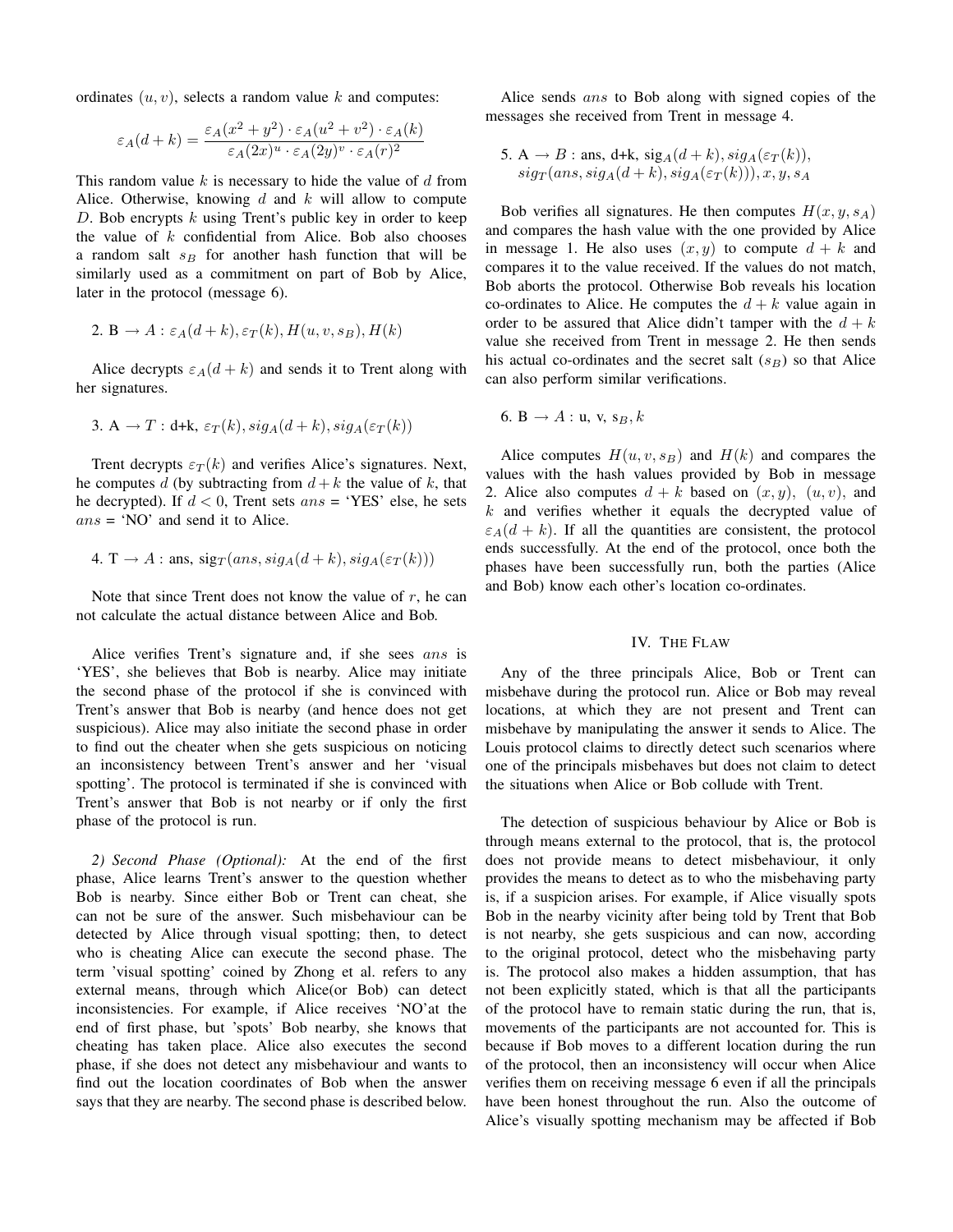changes his location during the run of the protocol.

Now let us see how the protocol attempts to detect the misbehaving parties, compromising one of the goals it was designed to achieve, in the process.

The visual spotting mechanism or the external means for Bob have been assumed in the analysis to support the statement in the original paper that if the second phase of the protocol is run and Bob detects suspicious behaviour, Bob uses mechanisms similar to Alice's to discover misbehaviour[1]. This mechanism is similar to Alice's (which has been described in the original paper), specifically if Bob does not spot Alice in the nearby area, he concludes she must be outside it.

We consider the following types of cheating.

- *Cheating by Trent* implies that he flips the answer after he calculates the distance. In other words, if the distance calculation suggests that Bob and Alice are nearby, Trent flips the answer and sends the response denoting that Bob and Alice are not nearby and vice versa.
- *Cheating by Bob or Alice* implies that they use fake coordinates, right from the start of the protocol run, instead of their actual location co-ordinates.

The protocol does not safeguard the privacy of a party which cheats. It should also be noted that if a participant tries to misbehave during the protocol, for instance, it changes its co-ordinates sent in the second phase, from those in first, it will be detected using the commitments made earlier. This kind of misbehaviour is hence detected.

We will now consider three cases for analysis, which are exhaustive under the assumptions being made. Note that unless the second phase is initiated by Alice, Bob will not detect any misbehaviour; it is only after that, that Bob needs to detect misbehaviour.

• Case 1: When only Trent Cheats

In this case, if Trent sends the (flipped) answer as 'NO' (even when Alice and Bob are *actually* nearby), then Alice asks Bob to reveal his co-ordinates if she gets suspicious (that is to say that she spots Bob in her vicinity even when Trent said otherwise). So there is no problem in this situation as the parties exchanging the co-ordinates are actually nearby.

On the other hand, if Trent sends the (flipped) answer as 'YES' (even when Alice and Bob are not *actually* nearby), then Alice reveals her co-ordinates (in order to initiate the second phase of the protocol) if she gets suspicious (that is to say that she fails to spot Bob in her vicinity even when Trent said otherwise). So here, there is a problem as Bob is forced to reveal his location coordinates to Alice even though he is not nearby. Also, even though Bob comes to know about Trent's cheating

(as he can easily recalculate all quantities and yet fail to spot Alice in his vicinity), he has no way to convey this information to Alice without revealing his coordinates in the existing protocol. Also, Alice's coordinates are revealed to a party that is not nearby. If Bob aborts the protocol at this stage, he is labelled a cheater by Alice which may affect their friendship. The problem arises in this case as even when Bob has the capability to visually spot Alice, he can not convey this information to Alice as the protocol does not provide any channel to Bob to convey to Alice that he can also verify her absence (or presence) in his vicinity.

# • Case 2: When only Bob Cheats

In this case Trent is honest and performs the calculation according to the protocol. Now, when Bob cheats, and Alice gets suspicious, then in order to find out who the cheater is, Alice has to initiate the second phase of the protocol. This results in the disclosure of her location coordinates to a cheating party (Bob, who may not be nearby) and so Alice's privacy is compromised.

# • Case 3: When only Alice Cheats

Bob recalculates all the quantities and hence knows that Trent has not cheated. Now, since Bob has the 'visual spotting' capability he can conclude that Alice is the one who is cheating, on finding inconsistencies in Trent's answer and his 'visual spotting'. Hence, here he knows about Alice's cheating and will abort the protocol. This is the only case, where protocol works and where Bob's visual spotting mechanism will prevent his privacy from being compromised.

We have shown that in two of the cases (cases 1 and 2), when a party cheats, the Louis protocol is unable to safeguard the location privacy of its users. In the next two sections we propose two fixes to solve the problem. The proposed fixes address the issue of flawless functioning of the Louis protocol under the original assumptions. They do not handle the situation when collusion between two parties takes place and assumes the parties to be static during the run of the protocol.

When Alice gets suspicious of a supposed misbehaviour by either Trent or Bob, she initiates the second phase in order to detect the cheater, and if she does not receive Bob's cooperation, she deduces that he is the misbehaving party. The flaw, in the Louis protocol, is the result of Alice's faulty conclusion. This is caused as Alice does not have the information about Trent's behaviour (who could be cheating) when she gets the fifth message, when Bob gets to know about it. Secondly, on getting suspicious Alice has no choice but to execute the second phase to identify the cheater, resulting in revealing her coordinates unconditionally.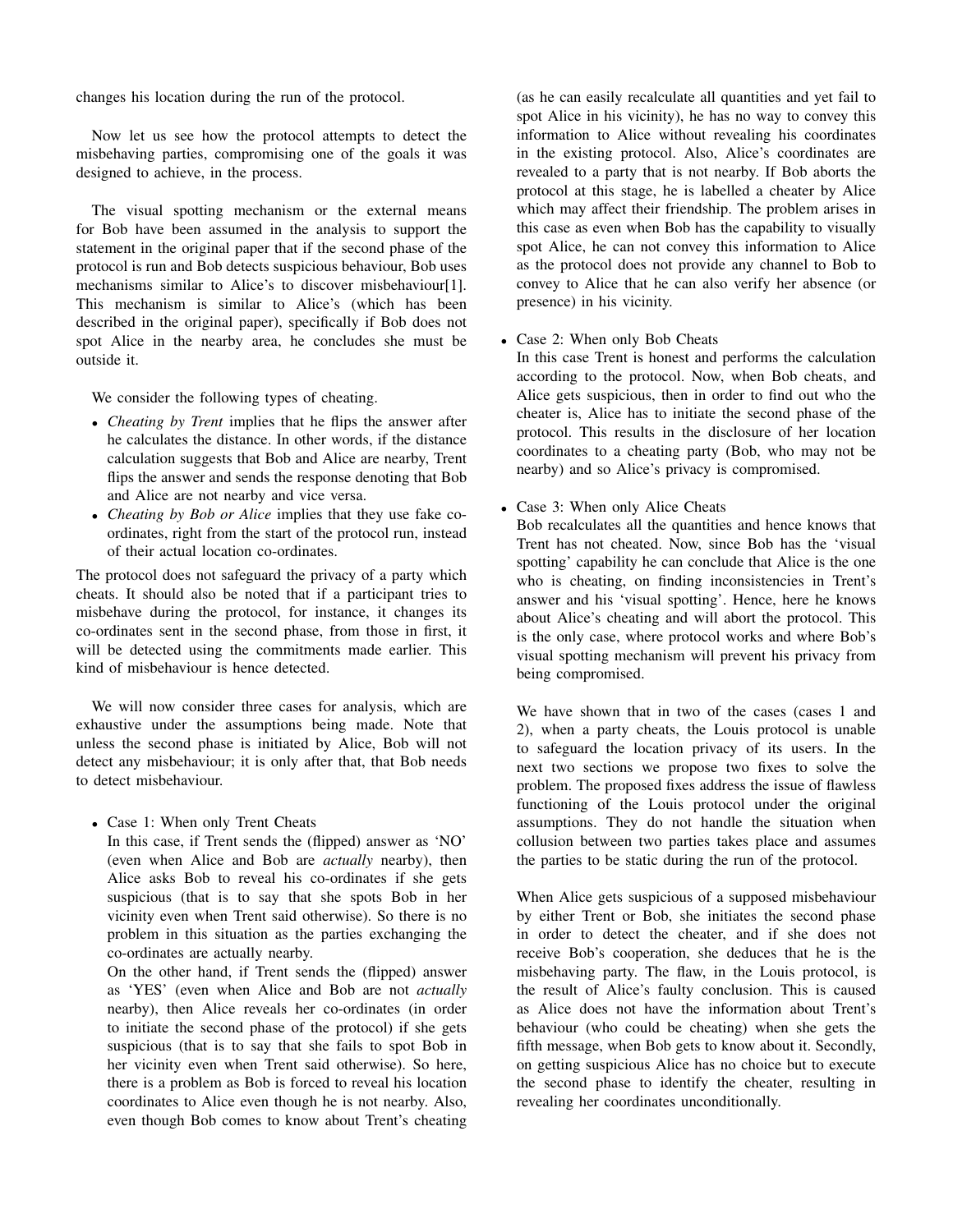We propose two fixes to solve the problem. The first fix uses an additonal phase which effectively solves the problem of finding out the cheating party. But the fix only tones down the problem of location coordinates being revealed, as it requires the distance between Alice and Bob to be revealed when cheating takes place, in order to find the cheater. The second fix, which uses a probabilistic cut and choose method does not have this problem, but here the trade-off is in terms of cost efficiency.

# V. A FIX USING AN ADDITIONAL PHASE (FIRST FIX)

In the original protocol, the second optional phase has two motives - detection of the cheater (when Alice gets suspicious) and exchange of the exact location coordinates. In our fix we aim to decouple these two motives by finding out the cheating principal in one phase (in case of Alice getting suspicious) and exchanging actual coordinates in another. The second optional phase of the Louis protocol above remains same in application, but its purpose is now limited only to the exchange of coordinates, when no suspicion arises. (Remember that cheating by Alice/Bob meant using fake coordinates right from the start; the case when they misbehave during the protocol is still handled by this phase itself.) To find out the cheating principal when Alice gets suspicious, we introduce another optional extra phase after the first phase, which requires Bob to let Alice know his actual relative distance from her and thus validate the correctness of Trent's reply sent to Alice. This decoupling allows Bob to remain free of the dilemma of whether to send the coordinates or not, and therefore the condition to Alice's faulty conclusion is avoided as well. The noteworthy fact here is that only one of the two optional phases in the fixed protocol can be executed in a protocol run since the additional phase is executed only when someone has cheated and as a result of that Alice gets suspicious. Once a cheating has taken place, there is no basis of exchanging the coordinates and hence the other phase can not be executed. Now, let us look at the proposed additional phase.

5'. A  $\rightarrow$  B : ans, d+k, sig<sub>A</sub>(d+k), sig<sub>A</sub>( $\varepsilon_T(k)$ ),  $sig_T (ans, sig_A(d+k), sig_A(\varepsilon_T(k)))$ 

After the first phase is executed and Alice gets suspicious, it executes the additional optional phase to detect the cheater. Here, Alice sends to Bob the *ans* and  $d + k$ values and the related signatures which she receives from Trent in message 4 but refrains from revealing the actual location coordinates  $(x, y)$  at this stage. When Bob receives  $d + k$ , he subtracts k from it and can thus check whether the answer Trent had sent to Alice is consistent, that is, if  $d + k - k$  comes out to be less

than zero then *ans* must equal 'YES' implying Bob was nearby and accordingly for the other case when it comes out to be greater than zero.

In case Bob detects an inconsistency, he will send the  $k$  value to Alice (Bob can not modify the  $k$  value due to the commitment he has sent previously), thus helping her realize that Trent was cheating, after which Alice can choose to abort the protocol at this stage itself. The security analysis presented in the next section discusses other cases (of cheating by Alice or Bob himself) in depth.

# 6'.  $B \rightarrow A : k$

# *A. Security Analysis*

– Case 1: When only Trent cheats.

In this case, when Alice gets suspicious, she sends message 5'; Bob in turn checks its consistency with Trent's answer. When Bob finds Trent's ans to be inconsistent with the value Alice has sent, he knows that Trent is cheating here and conveys this to Alice, by sending message 6'. Thus, the problem of finding out for sure who the misbehaving party is, is solved. The problem of Alice having to reveal her coordinates in order to find out the misbehaving party, is toned down in the sense that Alice simply has to reveal the distance to Bob.

– Case 2: When only Bob cheats.

In this case, again, Alice sends message 5', after getting suspicious. Now, Bob's cheating will be caught if he replies to this message by sending message 6', because Alice will verify the consistency of Trent's ans, and hence will know that it is Bob who has cheated. Also, if Bob chooses not to reply in this situation, then again Alice will know that Bob is the cheater. The problem of Alice's coordinates getting revealed, is again toned down, just like in Case 1.

Note that here Alice does not need to trust any one, to find out the cheater, once she is sure that a cheating has taken place. If Alice receives a  $k$ , after 5' from Bob, then she will first check using previous commitments if it is the same value sent earlier; if it is the same value, then she uses it to find  $d$ . If this value of  $d$  is consistent with Trent's previous ans, then it must be Bob who has cheated. If not, then Trent is the cheater. If Alice does not receive any reply for message 5', then she concludes that Bob is the cheater as he has not provided evidence to the contrary.

– Case 3: When only Alice cheats. Here, suppose Alice wants to use the new phase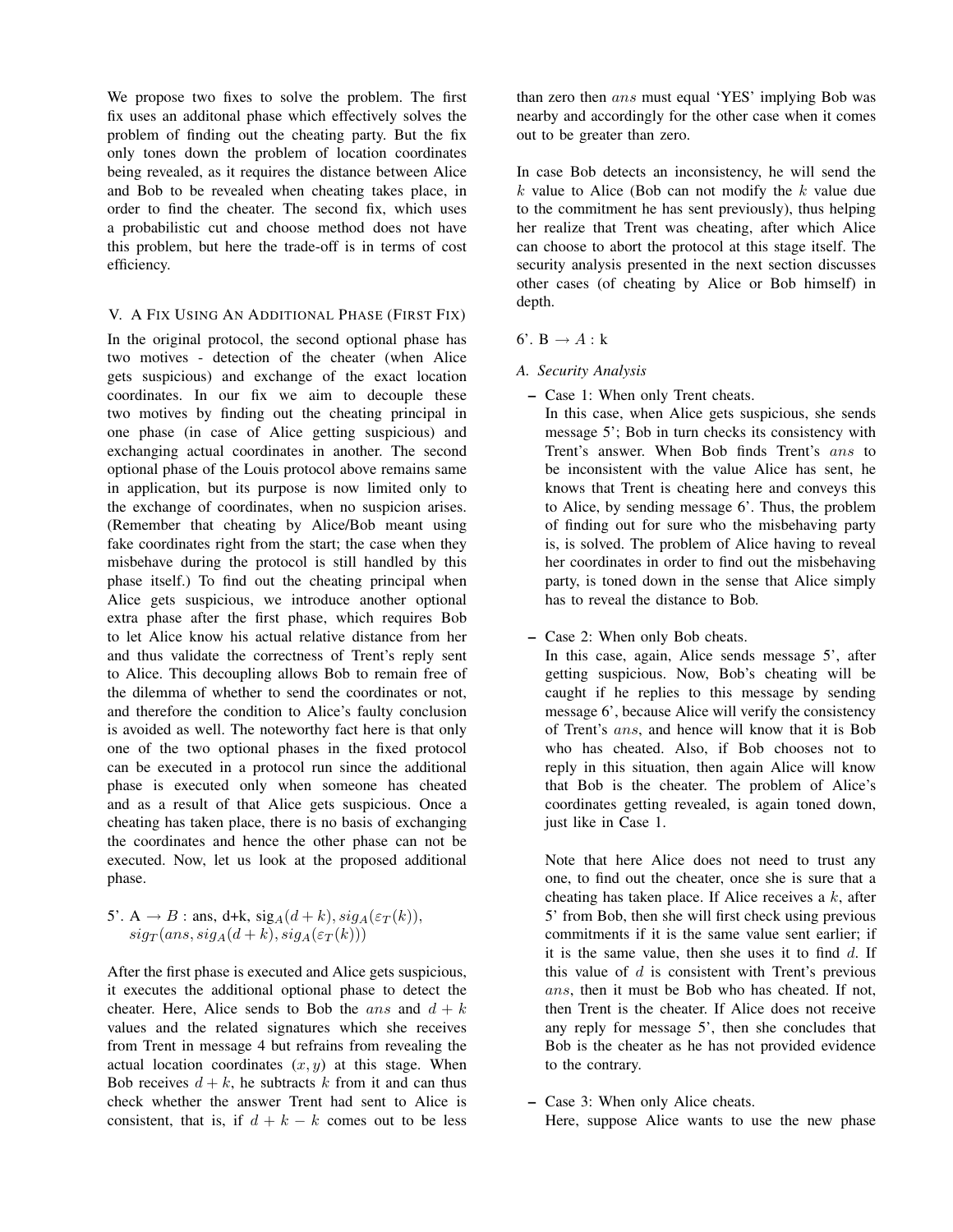for her advantage, to know Bob's distance attributes without any suspicion. Alice sends message 5', revealing her distance (which might be from some fake coordinates); Bob checks its consistency with Trent's *ans*, which agrees with the d value. Thus Bob knows that Trent has not cheated, and since Bob himself is honest, this means Alice's suspicion is unfounded, implying that Alice is misbehaving to know Bob's distance attributes. Thus Bob will not send message 6', and will sever his friendship with Alice. This is the reason, why Alice should be sure of the fact that someone has cheated, before sending message 5', because her only purpose is to know who the cheater is, once it has been confirmed that someone has cheated, through the visual spotting mechanism.

Also, note that the visual spotting mechanism for Bob is not required in this additional phase.

Using this fix, Alice and Bob are able to hide their actual coordinates when they are not nearby but this is done at the cost of revealing the relative distance between the two. Another fix that we propose in the next sub-section overcomes this shortcoming as well.

# VI. A FIX USING CUT AND CHOOSE PROTOCOL (SECOND FIX)

The problem with the protocol, as stated above is that Alice does not have the information about Trent's behaviour when she gets fourth message, where Bob gets to know about it. This leads to Alice's incorrect conclusion that Bob is dishonest if his reply does not come. To fix this, we propose the following solution, which ensures Trent's honesty and ensures that Alice is sure upto a certain probability about the veracity of his reply before initiating the optional phase of the (original) protocol.

A cut and choose protocol is the one where one person divides goods or resource into what they believe are equal halves, and the other person chooses the half they prefer. Our fix is based on this concept, in the way that the initiating party, Alice, at the start of protocol, has N inputs  $X_1, \dots, X_N$  out of which Alice may be interested in maintaining the secrecy of only one input  $X_i$ ,  $1 \leq i \leq N$ . She then sends all these N inputs to the other party, Trent who performs his part of the operation on all the  $N$  inputs without getting to know the secret input  $X_i$  as he does not know i. He then sends back all the  $N$  processed inputs to Alice who retrieves  $X_i$ out of  $X_1, \dots, X_N$ . Trent can of course try and guess the value of i, the probability of which is  $1/N$ , but this can be controlled by Alice (by varying the value of  $N$ ) according to the implementation needs.

We propose to use this idea in order to act as a fix. This needs tweaking of message 3 and 4 of the original protocol:

3. A 
$$
\rightarrow
$$
 T : d+k,  $\varepsilon_T(k)$ ,  $sig_A(d+k)$ ,  $sig_A(\varepsilon_T(k))$ 

4. T  $\rightarrow$  A : ans, sig<sub>T</sub>(ans, sig<sub>A</sub>(d+k), sig<sub>A</sub>( $\varepsilon_T(k)$ ))

Let  $X_j = \{d_j + k_j, \varepsilon_T(k_j)\}\)$ . Going by the above idea, Alice sends N such message sets,  $X_1, \dots, X_N$ , to Trent, while the actual message (including the calculated  $d + k$ value) she has received from Bob is  $X_i$ ,  $1 \le i \le N$ , such that  $i$  is known only to Alice. The other dummy values are chosen so that Alice knows whether their 'd' value is greater than or less than zero. Trent then performs the computations on all these  $N$  message sets, thereby generating  $N$  response message sets, which he sends back to her as message 4. The probability of cheating by Trent, without getting detected is hence  $1/N$ . So in message 4 of the 'fixed' protocol, Alice now receives,  $\{ans_1\}, \cdots, \{ans_N\}.$ 

3. A 
$$
\rightarrow
$$
 T: { $d_1 + k_1, \varepsilon_T(k_1)$ },..., { $d_N + k_N, \varepsilon_T(k_N)$ }  
3'. T  $\rightarrow$  A: {ans<sub>1</sub>,...,ans<sub>N</sub>}

Alice can then check the messages for tampering, that is, if she finds a different answer (other than what she expects, as she knows the 'd' value already) for any of the 'd' value other than that of  $X_i$ , she can be assured that Trent has resorted to cheating. If all the values are as expected then if any cheating takes place, Bob is held responsible. Alice sends the ans she received from Trent to get his signatures on it so that it can then be sent to Bob, like in the original protocol.

4. A 
$$
\rightarrow
$$
 T : {ans<sub>i</sub>, d<sub>i</sub> + k<sub>i</sub>,  $\varepsilon_T(k_i)$ ,  $sig_A(d_i + k_i)$ ,  $sig_A(\varepsilon_T(k_i))$ }  
4'. T  $\rightarrow$  A :  $sig_T(ans_i, sig_A(d_i + k_i), sig_A(\varepsilon_T(k_i)))$ 

This modification allows to make the whole process more efficient than signing  $N$  different messages of which  $N - 1$  are dummy values but this is made possible at the cost of an additional communication step. The security of the fix depends on the magnitude of N and hence a trade-off between security and cost is required.

# *A. Security Analysis*

- Case 1: When only Trent Cheats In this case, Alice knows about Trent's cheating immediately with a probability  $(N - 1)/N$ .
- Case 2: When only Bob Cheats

In this case, since Trent is not cheating (who can be caught, as mentioned in 1.1), Bob is blamed if any cheating occurs, so Alice can thus specifically pinpoint the cheater.